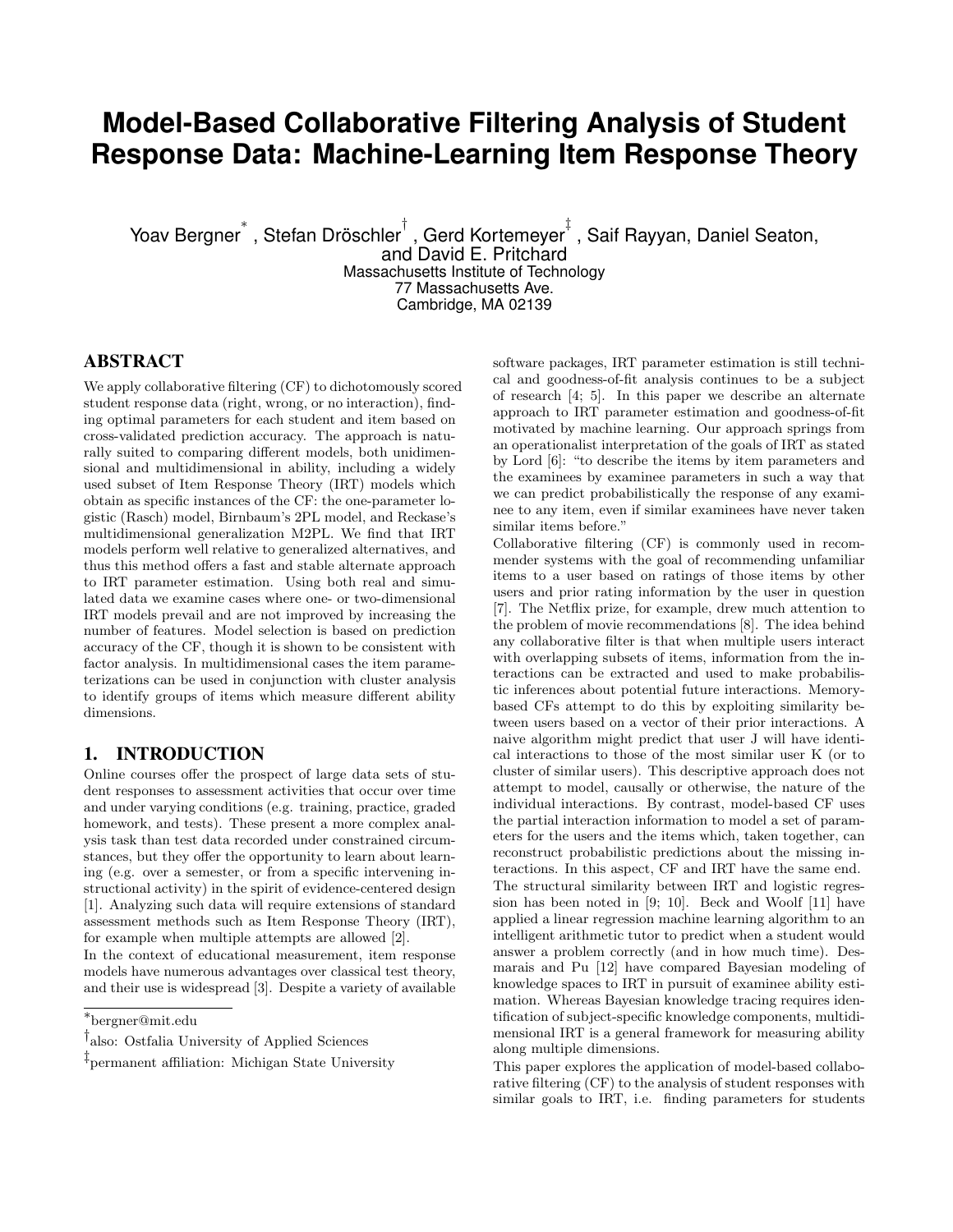and items that combine to predict student performance on an item by item basis. From machine learning, we borrow the notion of learning the model from the data. Rather than assign an item response model a priori, we use the CF to train a class of log-linear models on the data and select the one which performs the best in terms of prediction accuracy. The model is selected for capturing maximal information from a student response matrix, with no prior knowledge about the data assumed. We show that several standard IRT models emerge naturally as special cases. In the remaining sections, we describe the numerical protocol for parameter estimation as well as an approach to goodness-of-fit based on prediction accuracy and cross-validation techniques standard in machine learning. The approach is naturally suited to comparing different IRT models, both unidimensional and multidimensional. We apply the CF to two sets of student response data. One of the two, containing roughly 120 online homework responses in a General Chemistry course with 2000 students, hints strongly at two dimensions of skill and discrimination for students and items respectively. We demonstrate that the items, thus parametrized by the CF, cluster into the same groupings that are suggested by principal component analysis.

# 2. REGULARIZED LOGISTIC REGRESSION AS A COLLABORATIVE FILTER

#### 2.1 Parameter Estimation

We describe the collaborative filtering approach for dichotomously scored responses using regularized logistic regression. Particular IRT models obtain as a special case.

A binary classifier of individual responses is built ab initio around a logistic function

$$
P = \frac{1}{1 + e^{-Z}}\tag{1}
$$

which provides a mapping from the real line to the probability interval [0,1]. We are given a response matrix  $U_{si}$  whose rows represent the response vector of student s to each item i. Each student is to be parametrized by a vector  $\theta_k$  and each item by a vector  $X_k$ . The vectors are by design of commensurate dimension (known as the number of features  $n_f$ ) such that a scalar product can be constructed, the logit, or inverse of the logistic function,

$$
Z = \theta \cdot X = \sum_{k} \theta_k X_k \tag{2}
$$

Although student and item indices have been suppressed, Z is a matrix product of  $\theta$  ( $N_s \times n_f$ ) and  $X$  ( $n_f \times N_i$ ). It is useful to modify the description slightly to include a bias component (fixed, equal to 1) on either the student side or the item side, or both, by considering generalizations such as

$$
\theta^* = \begin{pmatrix} 1 \\ \theta \end{pmatrix} \qquad X^* = \begin{pmatrix} X \\ 1 \end{pmatrix} \tag{3}
$$

in which case

$$
Z = \theta^* \cdot X^* = X_0 + \sum_k \theta_k X_k + \theta_0 \tag{4}
$$

where we have taken the liberty of relabeling the indices for simplicity of presentation. The bias component in a student or item vector does not add parameter information but importantly allows the logit to be a function of the difference between student and item parameters. (Nothing is gained by having more than one bias component since a sum of student or item parameters defines a single alternate parameter with the same information). The logistic function now generates a probability (or expectation) matrix with the dimensions  $N_s \times N_i$  of the response matrix  $U_{si}$ ,

$$
P_{si} = \frac{1}{1 + e^{-Z_{si}}} \tag{5}
$$

The likelihood function for the observed response matrix U given the parameters  $\theta$  and X is given by the product

$$
L(U|\theta, X) = \prod_{s} \prod_{i} P_{si}^{U_{si}} (1 - P_{si})^{(1 - U_{si})}
$$
(6)

and remains to be maximized by suitable assignment of student and item parameters. For computational benefit, one typically uses the logarithm of the likelihood function. If we multiply the log likelihood by  $-1$  (turning the maximum into a minimum), we can relabel the result in the convention of machine learning as the "cost function"

$$
J(\theta, X) = -\sum_{s} \sum_{i} [U_{si} \log P_{si} + (1 - U_{si}) \log(1 - P_{si})]
$$
\n(7)

Numerically maximizing the likelihood function  $L$  or (equivalently) minimizing the cost function  $J$  is quite fast on a modern desktop with off-the-shelf optimization packages (in our R implementation, we use optim with method "BFGS"). Typically these min/max finders take as arguments one long parameter vector (formed by unrolling the X and  $\theta$  matrices) and a definition of the cost function and its gradient. As of this writing, a response matrix of 2000 students and 50 items takes about 10 seconds to process on a 3.4 GHz Intel i7 machine. This approach to Joint Maximum Likelihood Estimation (JMLE) no longer necessitates a stepwise update of item and student parameters as was once standard [13; 14; 15].

As the number of model features  $n_f$  is increased in any data fitting scenario, it becomes possible to minimize the cost function with parameters that do not generalize well to new data, i.e. to over-fit the data. Regularization terms may be introduced in the cost function to reduce over-fitting. To equation 7 we add the terms (sums exclude any bias components)

$$
\lambda \sum_{k=1} \theta_k^2 + \lambda \sum_{k=1} X_k^2 \tag{8}
$$

where the optimal regularization parameter  $\lambda$  can be determined from cross-validation as discussed is section 2.3.

#### 2.2 IRT Recovered as Special Cases of the CF

It is now possible to show explicitly how IRT models emerge from this framework. To keep track of the absence or presence of the optional bias component, we label the dimensionality of the student or item vector as an ordered pair. The first component refers to the number of information-carrying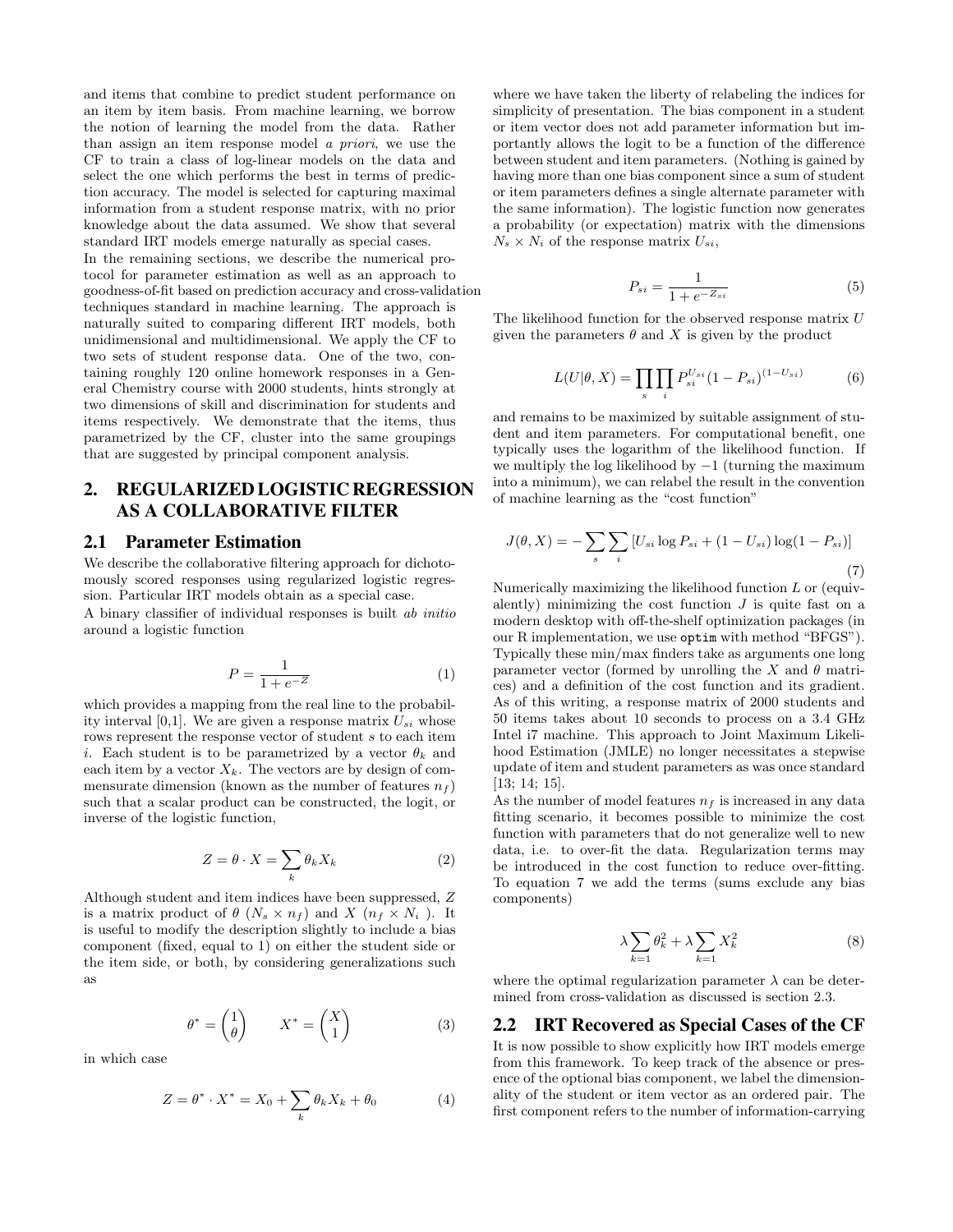parameters while the second (either a zero or a one) indicates whether or not a bias component is used. Thus the Rasch model (operationally equivalent to the 1PL model) obtains under the arrangement

$$
\dim(\theta) = (1, 1) \quad \theta^* = (1 \theta) \n\dim(X) = (1, 1) \quad X^* = (X \ 1) \quad \end{cases} \rightarrow Z_{\text{Rasch}} = X + \theta \quad (9)
$$

where we have used the generalized form of the logit constructed in equation 4. The scalars  $\theta$  and X here are identified with the student ability and item easiness parameters in the Rasch model.

The Birnbaum 2PL model, still unidimensional in skill, is obtained as

$$
\dim(\theta) = (1, 1) \quad \theta^* = (1 \ \theta) \n\dim(X) = (2, 0) \quad X = (X_1 \ X_2) \quad \Rightarrow Z_{2PL} = X_1 + \theta X_2 \n(10)
$$

Although the slope-intercept form of the logit appears in the literature, it is common to map  $X_1$  and  $X_2$  to the discrimination and difficulty parameters  $\alpha$  and  $\beta$ , where  $\alpha = X_2$ and  $\beta = -X_1/X_2$ , such that  $Z = \alpha(\theta - \beta)$ .

As a final example, Reckase and McKinley [15; 16; 17] have defined as M2PL the multidimensional extension of the 2PL model for  $m$  skill dimensions, which emerges here when

$$
\dim(\theta) = (m, 1) \qquad \theta^* = (1 \ \theta_1 \dots \theta_m)
$$
  
\n
$$
\dim(X) = (m + 1, 0) \quad X = (X_0 \ X_1 \dots X_m)
$$
  
\n
$$
\rightarrow Z_{\text{M2PL}} = X_0 + \sum_{i=1}^m \theta_m X_m
$$
\n(11)

This is a compensatory multidimensional model to the extent that high values of one component of  $\theta$  may compensate for low values in another component. However the model is still capable of describing items which have very low discrimination along one or more skills. The  $X_m$  item parameters for  $m > 1$  should be seen as "discrimination-like" parameters whereas a "difficulty-like" parameter along each axis could be constructed by analogy with the 2PL model as the ratio  $-X_0/X_m$ .

### 2.3 Evaluating the Model, or Goodness-of-Fit

The CF minimization procedure results in a set of parameters for each student and item. These can be used to construct item response curves (or surfaces or hyper surfaces) as a prelude to studying model-data fit. An alternate approach however, common to machine learning algorithms, is to sequester a portion of the response matrix as a test set which is not considered during parameter estimation. Once parameters are estimated using the remaining "training" data, these same parameters are used to predict the values in the test set (where a probability value of greater than 0.5 results in the prediction of a correct item response). The percentage of correctly classified elements is the accuracy score. An intermediate test-set can be used for cross-validation, for example to adjust the regularization parameter to avoid over-fitting the training set. Moreover by subsampling multiple times (either with disjoint partitions or random subsamples) and averaging the accuracy score, subsampling variability can be controlled.

In the following section, we present results of data analyzed using this recipe, with 30% of the response matrix randomly subsampled for use as a test set, repeating 100 times. In section 4, we discuss interpretation of the accuracy score as a goodness of fit statistic.

# 3. SAMPLE RESULTS OF CF ANALYSIS

We analyze three data sets, two real and one simulated. The first set comes from a pre-test administration of a physics instrument, the Mechanics Baseline Test (MBT) [18] at the Massachusetts Institute of Technology over multiple years from 2005-2009 (26 items and 2300 examinees). The MBT is a standard instrument used to gauge student learning gains on and competencies with essential concepts in introductory physics. A superset of these data has been described and analyzed by Cardamone et al. using (unidimensional) IRT [19].

To test whether the collaborative filter would indeed"discover" multidimensionality of skills in student response data, we constructed a second data set of simulated responses to a two-skill test, assuming correlated skill-components but unidimensional items. In other words, 2000 skill-pairs were sampled from a multivariate Gaussian distribution and a response matrix for 60 items simulated based on a 2PL unidimensional model. Responses to the first 30 items depended only on the first skill component, while responses to the last 30 items depended only on the second component. The two skills over the sampled population were correlated with a Pearson coefficient  $r = 0.58$ .

The third data set comes from online homework data using LON-CAPA for a General Chemistry class at Michigan State University (MSU). The class was selected for study because it had a large student enrollment in a typical year  $(N = 2162)$ , and because the 120 items were repeatedly administered over several years between 2003-2009. Although students were allowed multiple attempts on homework problems, the responses were scored correct/incorrect on first try for this analysis. No prescreening of the items was performed, and the data analysis was completely blind to the content of this course.

When the dichotomously scored response matrix contained omitted responses (up to 40% in the General Chemistry homework) the sum over matrix elements in Equation 7 and the computation of the accuracy score both excluded omitted responses.

For each data set, the model space was scanned by starting with dim $(X) = (1\ 0)$ , dim $(\theta) = (1\ 0)$  and proceeding incrementally subject to the commensurability constraint (i.e. to construct a scalar product of  $\theta$  and X). In the figures below we denote each model by combining the dimensions of  $\theta$  and X into one compact string  $(\dim(\theta) \dim(X))$ , i.e. (1010). In this notation, the model (2130) is read as containing two skill parameters plus a bias parameter and three item parameters (no bias). The apportionment of bias parameters means that both skill parameters multiply an item parameter, but there is one item parameter that remains as a term by itself in the logit.

Figures 1-3 display the accuracy scores of the CF models as the dimensionality is varied. For reference, we indicate with shaded regions the separation of the model space by the dimensionality of student skills. We also indicate with vertical dashed lines the CF models corresponding to particular IRT models. We observe that for the MBT data set, accuracy increases up to the unidimensional 2PL model, but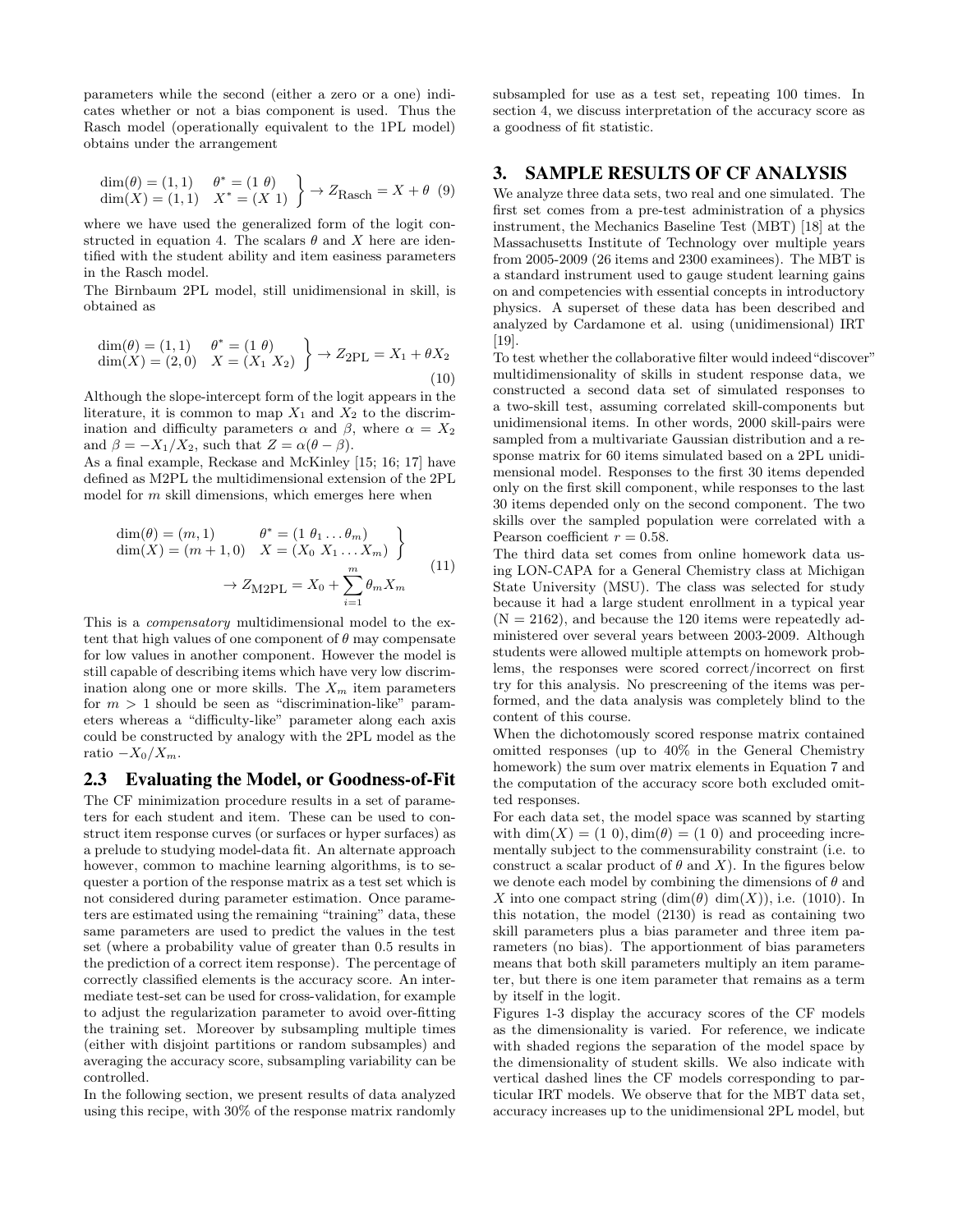**Mechanics Baseline Pretest**



Figure 1: Model by model accuracy scores using the Mechanics Baseline Test data. Performance peaks at the 2PL model and is not improved by additional features.



**Simulated Two−skill Response**

Figure 2: Model by model accuracy scores using the simulated two-skill responses. Two-dimensional models (and the 2d-2PL model in particular) perform optimally.

#### **MSU General Chem**



Figure 3: Model by model accuracy scores using online General Chemistry homework. Two-dimensional models (and the 2d-2PL model in particular) outperform unidimensional models.

no significant gains are achieved by going to higher dimensional models. In the simulated response data based on a two-part, two-skill test, an accuracy improvement is realized by going to two-dimensional models (and the 2D-generalized 2PL MIRT model in particular), but again this asymptotic limit is not exceeded by higher-dimensional models. This is not surprising given that the simulated data were devised using two skills, but it serves as confirmation that the CF is capable of learning this feature of the data. The substantive result is that the General Chemistry analysis (Fig. 3) follows the pattern of the two-dimensional simulated data and not the unidimensional MBT data.

We note that among the four possible models representing m skill dimensions (for  $m > 1$ ) the latter two models appear to outperform the first two (except in the case of the simulated data). The better performing models are the Reckase M2PL model  $(m 1 m+1 0)$  and a hybrid model  $(m 1 m 1)$ which could be thought of as M2PL along all but one skill component and 1PL for the remaining skill. Models with higher dimensionality require larger regularization parameters to avoid over-fitting. The apparent degradation of performance for increasing dimensionality is most likely due to over-fitting/sub-optimal choice of regularization parameter (the choice was suitable for the MBT data).

To understand the structure of the simulated two-dimensional data set and calibrate our perceptions for the General Chemistry data, we perform an exploratory factor analysis of the simulated response matrix and show the scree plot in figure  $4(a)$ . We plot the projection of each item (factor loading) onto the second principal component in figure 4(b). Whereas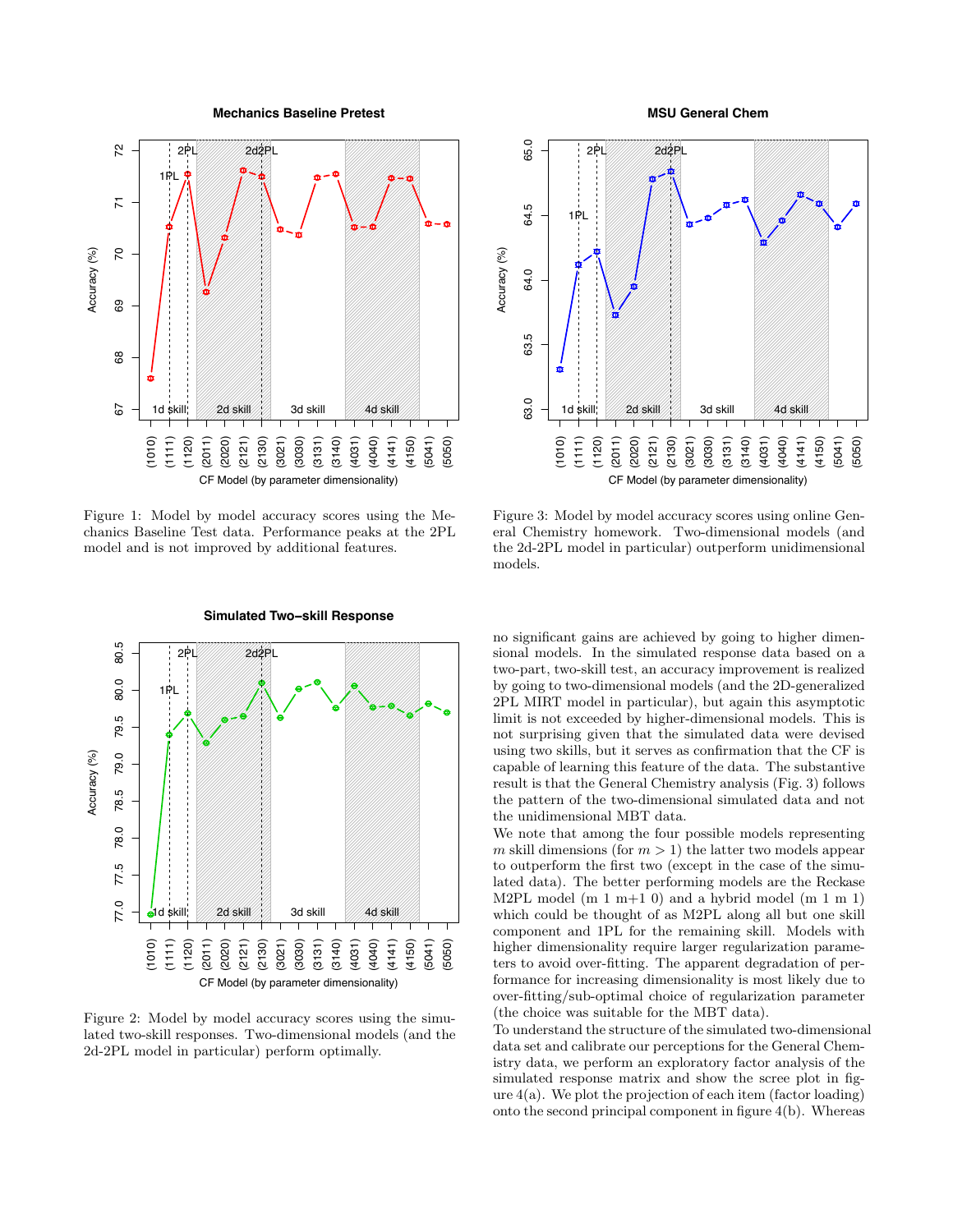**Scree plot for simulated 2−skill response data**



**Factor loadings for simulated 2−skill response data**



**Unidimensional 2PL item parameter space**



**2d 2PL item parameter space**



Figure 4: Simulated two-skill analysis: (a) scree plot and (b) projection of items onto second principal component for simulated data set. Color is added in (b) to identify points in later figures.

the first principal component captures the variance in overall score or (unidimensional) skill, the second component will differentiate between students who may have the same overall score but perform proportionately better or worse on different groups of items.

The second principal component loadings in figure 4(b) clearly distinguish two different subsets of items in the simulated data, the first and second half of the item set by design. In figures  $5(a)$  and figure  $5(b)$ , we now plot the items as points in the item parameter space generated by two CF models: the (1120) CF model corresponding to unidimen-

Figure 5: Simulated two-skill analysis: Item parameter space in (a) 1d- and (b) 2d-2PL IRT. Color coding is based on second principal component loading, and k-means cluster analysis is superimposed using shapes in (b).

sional 2PL (the full item-parameter space is 2-dimensional, spanned by  $X_1$  and  $X_2$ ) and the (2130) CF model, corresponding to 2d-2PL IRT. There are three item parameters in the latter model, and we examine the reduced parameter space spanned by the two discrimination-like parameters  $X_2$  and  $X_3$ . The parameters plotted here come from a single run of the CF algorithm.

The unidimensional model blurs any distinction between the two known groups of items, but this distinction is manifest in the 2d-2PL model. The roughly orthogonal arms in figure 5(b) reflect the fact that in our simulated responses, each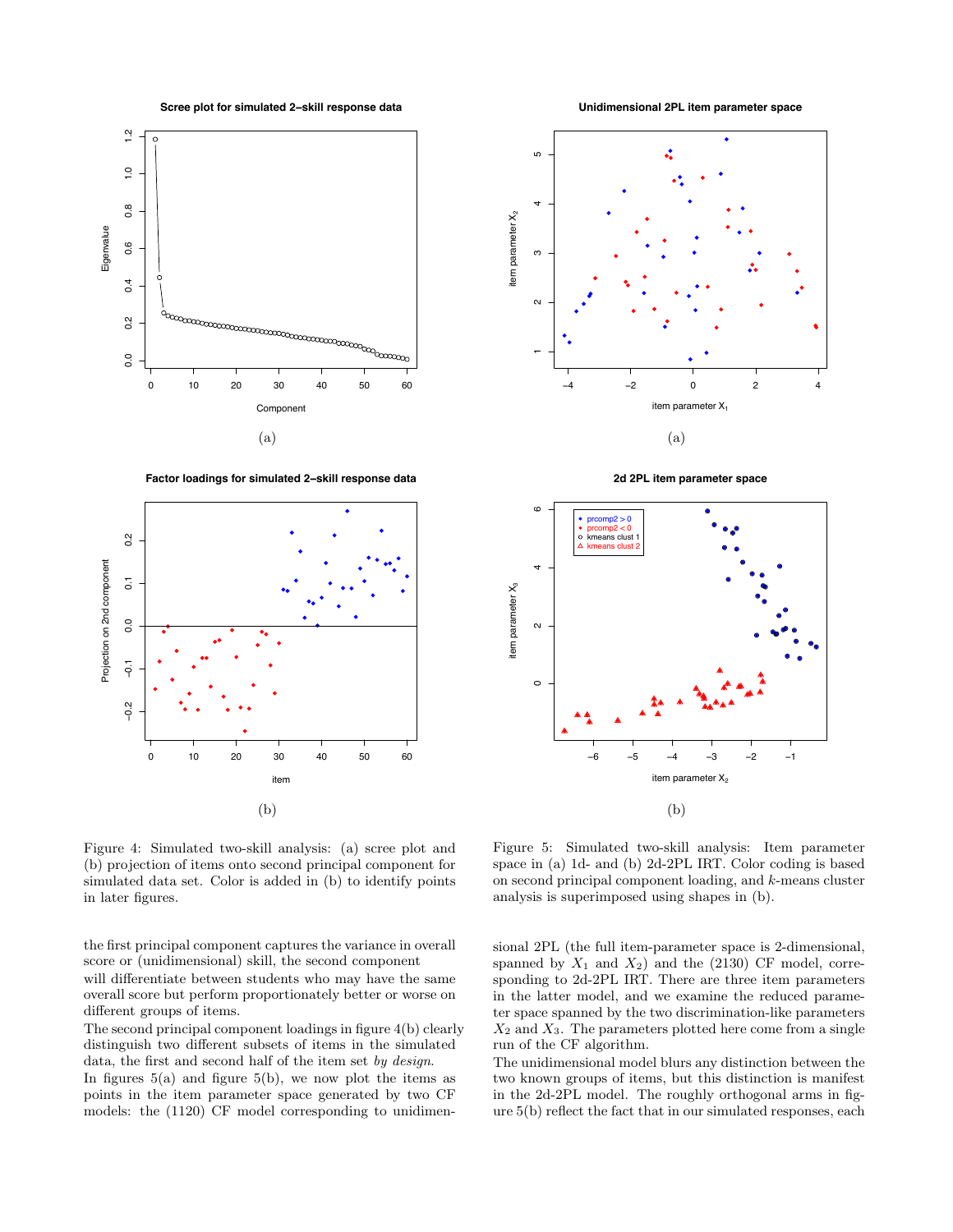**Scree plot for General Chemistry homework data**

**Unidimensional 2PL item parameter space**



**Factor loadings for General Chemistry homework data**





**2d 2PL item parameter space**



Figure 6: General Chemistry homework data justifies twodimensional models. Scree plot (a) showing two significant eigenvalues and (b) projection of items onto second principal component. Color is added in (b) to identify item points in later figures.

item was truly unidimensional in skill-dependence and thus does not discriminate at all with respect to the complementary second skill. We superimpose the results of a  $k$ -means (with  $k = 2$ ) clustering analysis indicated by shape on the plotted points in figure 5(b). All the red (blue) points are overlapped with triangles (circles), showing that the clustering algorithm finds the same two groups that were identified by the factor loading in figure 4(b). We have verified that this clustering is manifest in three dimensions as well using a 3d-2PL model on simulated data.

Figure 7: General Chemistry: (a) unidimensional 2PL item parameter space shows little separation of colors (corresponding to loading onto the second principal component). Conversely (b) 2d-2PL IRT clearly separates color-coded items in the space of two discrimination-like parameters; moreover cluster analysis in this space identifies the border.

We repeat the procedure to visualize the results of the General Chemistry data in figures 6(a)-7(b) with similar results. The cluster analysis in the 2d-2PL parameter space identifies the same two groups as the principal component analysis for over 90% of the items (discrepant items are those that fall very close to the zero line in figure  $6(b)$ ).

We emphasize that the choice of model (2130) was driven by the accuracy score of the CF algorithm. Given the model, the two clusters of items emerge from the assignment of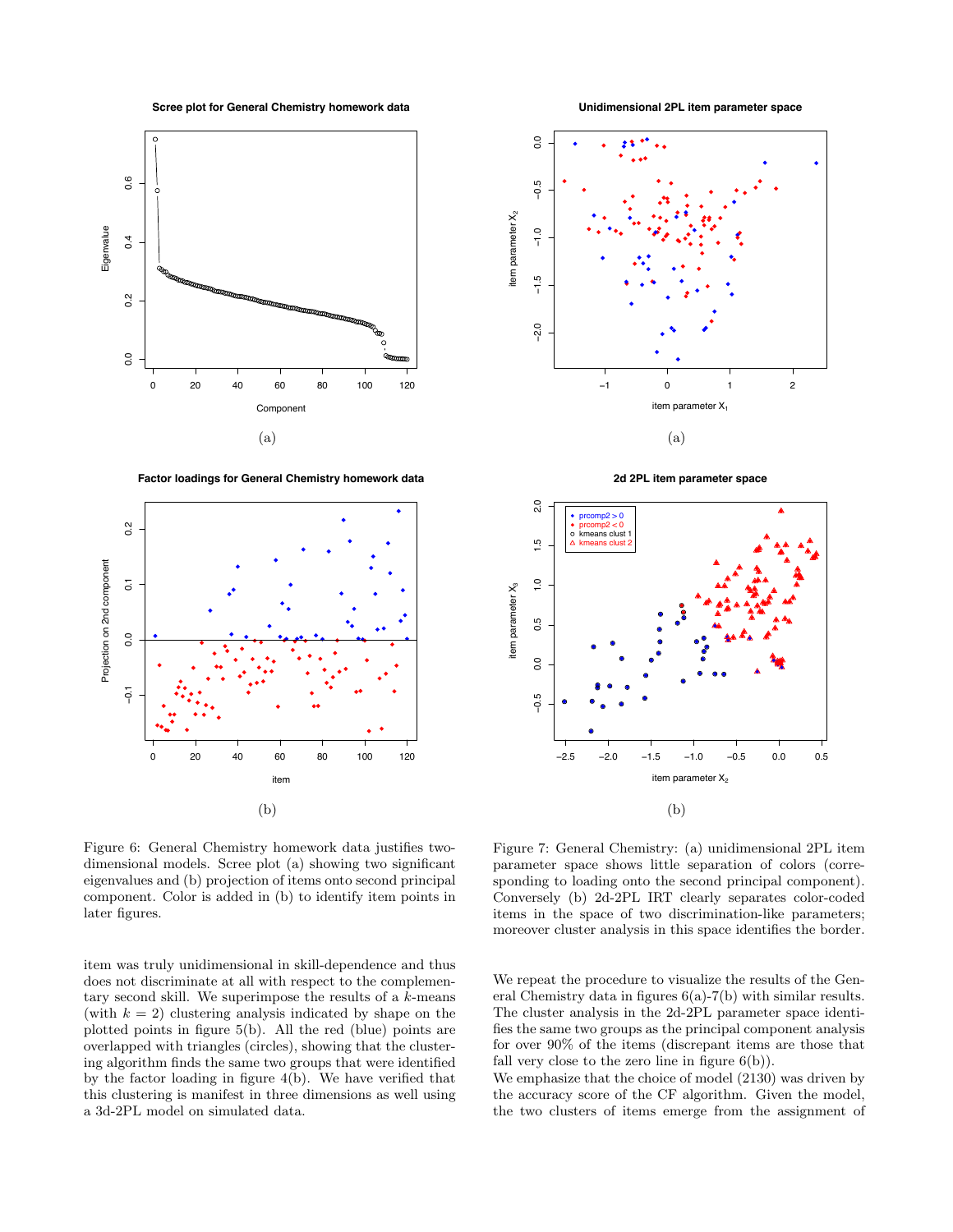discrimination-like item parameters which best predict the response matrix. We have added no information about the items nor offered any interpretation of the meaning of the two clusters in this case, though we are working with domain experts on identifying the significance. For the simulated data, the two clusters emerge as expected from simulated responses predicated on the assumption that the different item groups test different, though correlated, abilities of the examinees.

# 4. INTERPRETATION OF THE ACCURACY SCORE STATISTIC

It may be noted that the overall accuracy scale differs in each of the figures 1-3, that the scores sometimes seem rather unimpressively low ( $\approx 65\%$ ), and that in some cases the model scores for a given data set differ by only a fraction of one percent. Since we claim that this score provides a basis for preferring one model over another, it behooves us to discuss the meaning of the score value itself.

Beck and Woolf also observed that in any probabilistic binary classifier, the maximum expected accuracy score depends on the distribution of values in the probability (or expectation) matrix [11]. For example, if all probabilities (for each student-item pairing) are equal to 0.75, then all responses would be predicted by the binary classifier to be correct, though of course only 75% should be expected. Perhaps less intuitive, if the values in the probability matrix are distributed uniformly over all values in the interval [0, 1], the expected accuracy score will also be 75%.

A workaround suggested in [11] is to bin the matrix elements into probability bins before comparing with the observed responses. This indeed results in a visible one-to-one correspondence between expected bin-fractions and observed bin-fractions, but bin-based statistics inevitably raise several concerns about the binning procedure itself. Certainly binning choice is not a characteristic of the model. Instead, we probe the accuracy score formally as follows. If the distribution of  $p$  values in the expectation matrix is given by a distribution function  $g(p)$ , then the expected accuracy score is given by the following "average"

$$
S = \int_0^{0.5} (1 - p)g(p)dp + \int_{0.5}^1 pg(p)dp \tag{12}
$$

where the first term accounts for predicted-to-be-wrong and the second term for predicted-to-be-right matrix elements. The shape of  $g(p)$  in turn depends on the distribution of the student and item parameters and the function that is used to model the probability. As an explicit example, for the Rasch or 1PL model, the probability of a correct response when the student skill is  $\theta$  and the problem difficulty is  $\beta$  is given by

$$
p = \frac{1}{1 + e^{-(\theta - \beta)}}
$$
(13)

If student skills are distributed as  $g_{\theta}(\theta)$  and item difficulties as  $g_{\beta}(\beta)$ , then  $g(p)$  can be shown to be the convolution

$$
g(p) = \frac{1}{p(1-p)} \int_{-\infty}^{\infty} g_{\theta}(\theta) g_{\beta} \left(\theta + \ln \frac{1-p}{p}\right) d\theta \qquad (14)
$$

Although the model dependence has been folded into equa-

tion 14, the dependence on the distribution of item difficulties is explicit. The accuracy score thus cannot be meaningfully compared for two different data sets unless the examinees and items are drawn from very similar distributions. For 2PL and M2PL models, the best score will also be a function of the distribution of item discriminations. In fact, we have observed that after removing two MBT items with pathological item response curves found in [19], prediction accuracy on the remaining data increased by 2 percentage points, while this gain was not observed when two randomly selected problems were removed.

In view of the model dependence of equation 14, a cautionary flag might be raised in using the accuracy score to compare different models on a given data set. However since the models are designed to predict the data, we argue that this model-dependence is justly accounted for in using the accuracy score as a goodness-of-fit statistic.

In practice it is much easier to calculate the expected score in equation 12 numerically from the expectation matrix without any integrals. Simply replace all probabilities less than 0.5 by one minus the probability and average over the resulting matrix.

### 5. SUMMARY AND CONCLUSIONS

We have applied a model-based collaborative filter, i.e. a numerical method for analyzing a dichotomous student response matrix with the goal of predicting the observed responses. Relying on readily available optimization code, the CF is fast, flexible and stable. We showed that CF naturally parameterizes a series of models with increasing dimensionality and that this family contains several common unidimensional and multidimensional IRT models.

We showed with sample data that the CF can aid in modelselection and that the multidimensional-model capability can result in improved prediction accuracy and easy investigation of whether the data are better fit by alternate models. Practitioners of IRT will be pleased to learn that, at least in the cases considered here, CF was not able to improve significantly on the quality of fit achieved using standard, but in two cases multidimensional, IRT models. Moreover, the dimensionality of models suggested by the CF and the clustering of items in the ensuing parameterizations are consistent with results from exploratory factor analysis.

Finally, the stability, speed, close connection with IRT, and easy generalizability of CF recommends it very highly for use in analyzing student response data of all sorts.

## Acknowledgements

We are grateful to MIT and NSF Grant No. DUE-1044294 for supporting this work. Additionally, we thank Bob Field and Sarah Seaton for their help in diagnosing chemistry questions.

#### 6. REFERENCES

- [1] Robert J. Mislevy and G. D. Haertel. Implications of Evidence-Centered Design for Educational Testing. Educational Measurement: Issues and Practice, 25(4):6– 20, 2006.
- [2] Young-Jin Lee, David J Palazzo, Rasil Warnakulasooriya, and David E. Pritchard. Measuring student